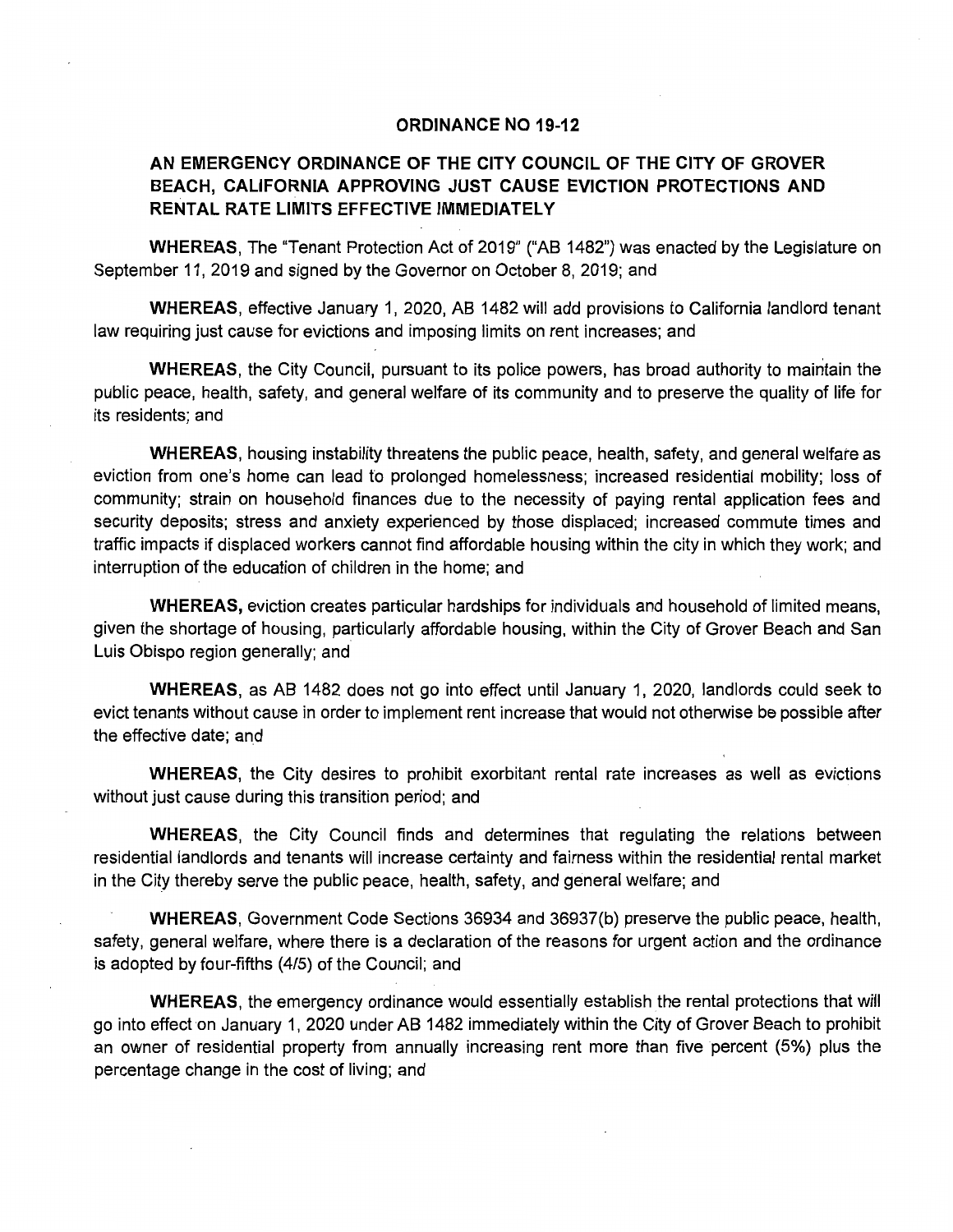**WHEREAS,** an emergency ordinance that is effective immediately is necessary to avoid the immediate threat to public peace, health, safety, or welfare, as failure to adopt this emergency ordinance could result in the displacement of the City's residents and community members.

**NOW, THEREFORE, THE COUNCIL OF THE CITY OF GROVER BEACH ORDAINS AS FOLLOWS:** 

**Part 1. Incorporation of Recitals.** The City Council finds that the forgoing recitals and administrative report presented with this ordinance are true and correct and are incorporated in the ordinance by this reference and adopted as findings of the City Council.

**Part 2. Findings.** The City Council herby finds, determines and declares that this emergency ordinance, adopted pursuant to Government Code Sections 36934 and 36937 is necessary because:

- (a) Housing, particularly affordable housing, is difficult to procure in the Grover Beach area. The rental increases and evictions without just cause occurring in advance of the effectiveness of AB 1482 destabilize the housing market and can result in the loss of affordable housing.
- (b) For the immediate preservation of the public peace, health, safety, and general welfare the City Council finds that it is necessary to adopt an ordinance regulating rental rate increases and just cause evictions, for all reasons set forth in the recitals.
- (c) Without the imposition of this ordinance, rental rate increases and eviction without cause may result in the displacement of residential tenants who could be forced to find new housing in ta ever-more expensive housing market before a non-emergency ordinance or AB 1482 would become effective, and would significantly increase the risk of residential tenants becoming homeless.
- (d) There is a current and immediate threat to the public peace, health, safety, and general welfare of the City and its community due in part to the adoption of AB 1482 which increases the risk of tenant displacement prior to the effective date of the bill, there by necessitating the immediate enactment of this emergency ordinance in order to ensure that tenants are not turned out to their homes without just cause.

**Part 3. Urgent Need.** Based on the foregoing recitals and findings, all of which are deemed true and correct, this ordinance is urgently needed for the immediate preservation of the public peace, health, safety, or welfare. This ordinance shall take effect immediately upon adoption in accordance with the provisions set forth in Government Code Section 36934 and 36937.

## **Part 4. Just Cause Eviction Protections.**

(a) Notwithstanding any other law, after a tenant has continuously and lawfully occupied a residential real property for twelve (12) months, the owner of the residential real property shall not terminate the tenancy without just cause, which shall be stated in the written notice to terminate tenancy. If any additional adult tenants are added to the lease before an existing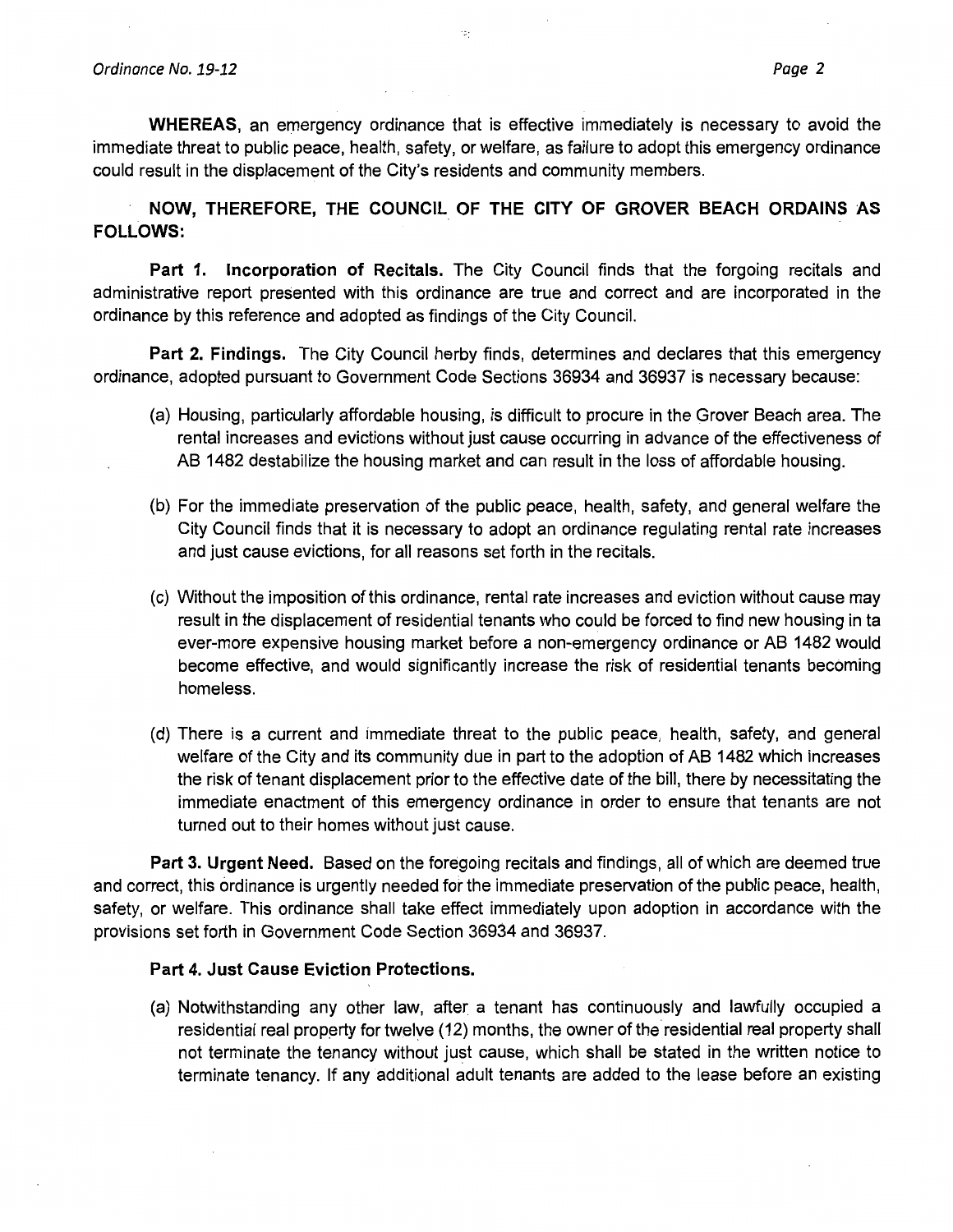tenant has continuously and lawfully occupied the residential real property for twenty-for (24) months, then this section shall only apply if either of the following are satisfied:

(1) All for the tenants have continuously and lawfully occupied the residential real property for twelve (12) months or more.

(2) One or more tenants have continuously and lawfully occupied the residential real property for twenty-four (24) months or more.

(b) For the purposes of this section, "just cause" includes either of the following:

·· .. ~ J

(1) At-fault just cause, which is any of the following:

(A) Default in the payment of rent.

(B) A breach of a material term of the lease, as described in paragraph three (3) of Section 1161 of the California Code of Civil Procedure, including, but not limited to, violation of a provision of the lease after being issued a written notice to correct the violation.

(C) Maintaining, committing, or permitting the maintenance or commission of a nuisance as described in paragraph four (4) of Section 1161 of the California Code of Civil Procedure.

(D) Committing waste as described in paragraph four (4) of Section 1161 of the California Code of Civil Procedure. ,

(E) The tenant had a written lease that terminated on or after November 18, 2019, and after a written request or demand from the owner, the tenant has refused to execute a written extension or renewal or the lease for an additional term of similar duration with similar provisions, provided that those terms do not violate this section or any other provision of law.

(F) Criminal activity by the tenant on the residential real property, including any common areas, or any criminal activity or criminal threat, as defined in subdivision (a) of Section 422 of the California Penal Code, on or off the residential real property, that is directed at any owner or agent of the owner of the residential real property.

(G) Assigning or subletting the premises in violation of the tenant's lease, as described in paragraph four (4) of Section 1161 of the California Code of Civil Procedure.

(H) The tenant's refusal to allow the owner to enter the residential real property as authorized by Sections 1101.5 and 1954 of the California Civil Code and Sections 13113. 7 and 17926.1 of the California Health and Safety Code.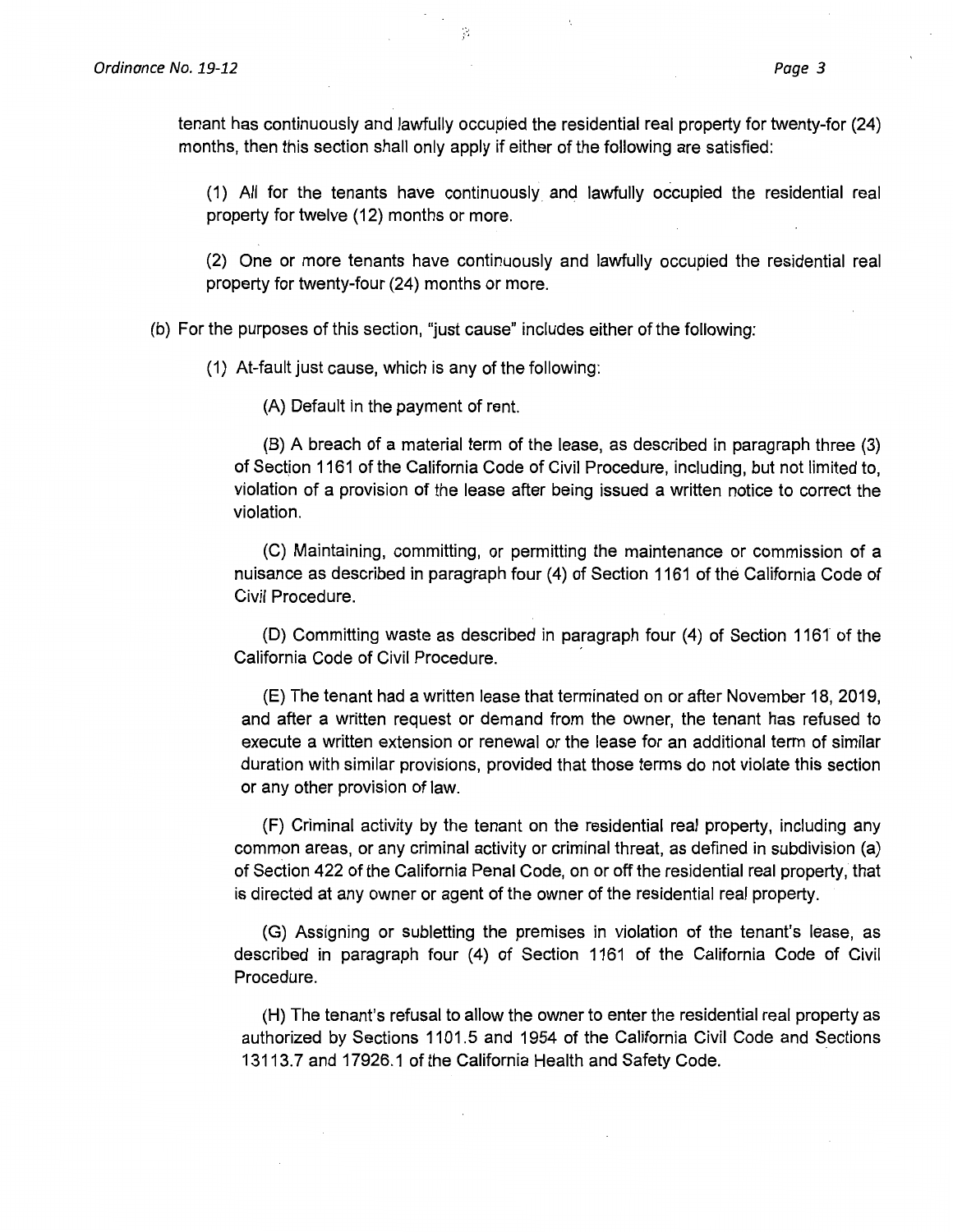(I) Using the premises for an unlawful purpose as described in paragraph four (4) of Section 1161 of the California Code of Civil Procedure.

(J) The employee, agent, or licensee's failure to vacate after their termination as an employee, agent, or licensee as described in paragraph one (1) of Section 1161 of the California Code of Civil Procedure.

(K) When the tenant fails to deliver possession of the residential property after providing the owner written notice as provided in Section 1946 of the California Civil Code of the tenant's intention to terminate the hiring of the real property, or makes a written offer to surrender that is accepted in writing by the landlord, but fails to deliver possession at the time specified it that written notice as described in paragraph five (5) of Section 1161 of the California Code of Civil Procedure.

(2) No-fault just cause, which includes any of the following:

 $\tau \sim 2\pi$  .

(A) Intent to occupy the residential real property by the owner or their spouse, domestic partner, children, grandchildren, parents, or grandparents.

(B) Withdrawal of the residential real property from the rental market.

(C) Compliance with order to vacate.

(i) The owner complying with any of the following:

(I) An order issued by a government agency or court relating to habitability that necessitates vacating the residential real property.

(II) An order issued by a government agency or court to vacate the residential real property.

(Ill) A local ordinance that necessitates vacating the residential real property.

(ii) If it is determined by any government agency or court that the tenant is at fault for the condition or conditions triggering the order or need to vacate under clause (i), the tenant shall not be entitled to relocation assistance as outlined in paragraph three (3) of subdivision (d).

(D) Demolition or substantial remodel.

(i) Intent to demolish or to substantially remodel the residential real property.

(ii) For the purposes of this subparagraph, "substantially remodel" means the replacement or substantial modification of any structural, electrical, plumbing, or mechanical system that requires a permit from a governmental agency, or the abatement of hazardous materials, including lead-based paint, mold, or asbestos, in accordance with applicable federal,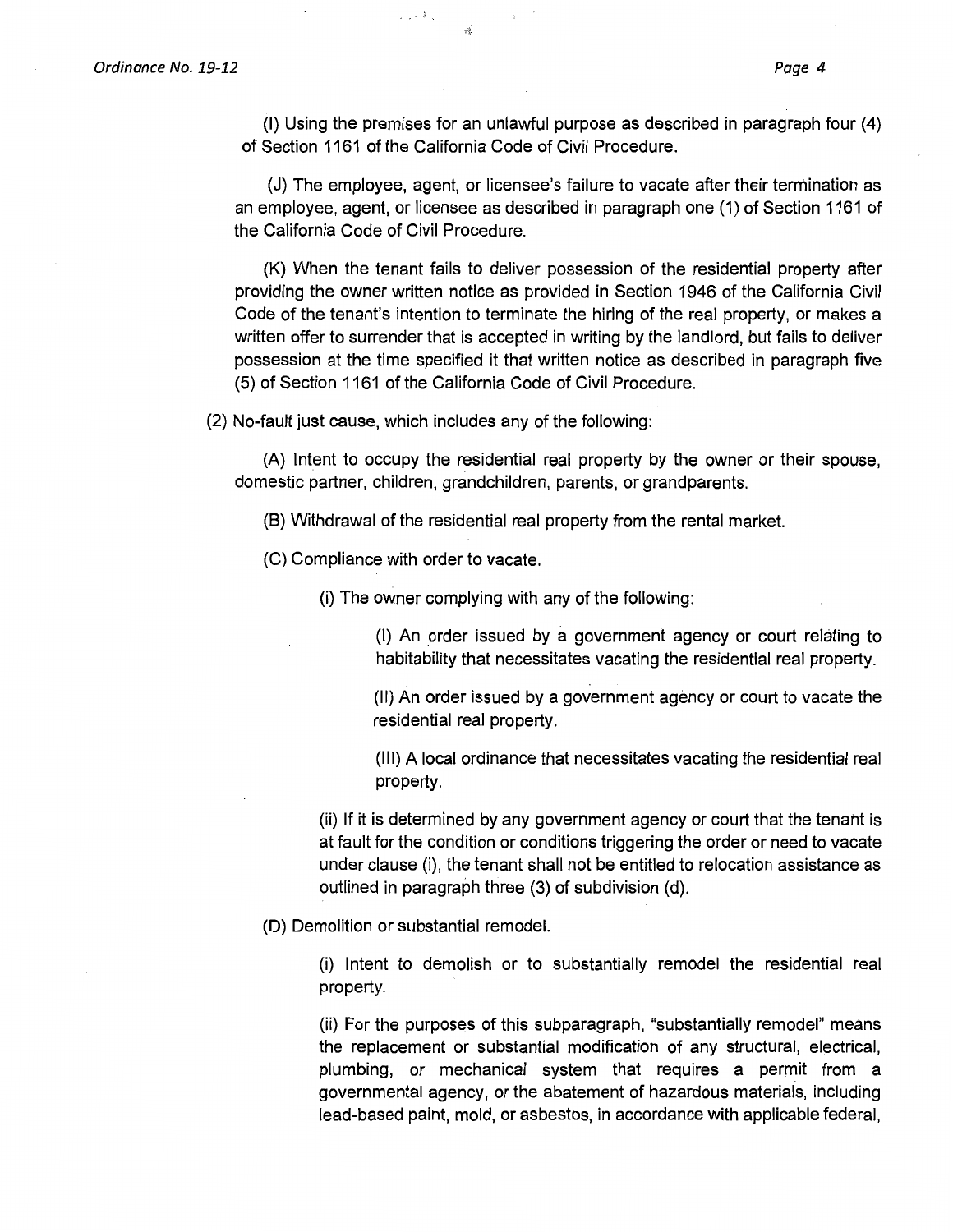state, and local laws, that cannot be reasonably accomplished in a safe manner with the tenant in place and that requires the tenant to vacate the residential real property for at least thirty (30) days. Cosmetic improvements alone, including painting, decorating, and minor repairs, or other work that can be performed safely without having the residential real property vacated, do not qualify as substantial rehabilitation.

(c) Before an owner of residential real property issues a notice to terminate a tenancy for just cause that is a curable lease violation, the owner shall first give notice of the violation to the tenant with an opportunity to cure the violation pursuant to paragraph three (3) of Section 1161 of the California Code of Civil Procedure. If the violation is not cured within the time period set forth in the notice, a three-day (3-day) notice to quit without an opportunity to cure may thereafter be served to terminate the tenancy.

( d) Rental assistance or waiver of rent.

(1) For a tenancy for which just cause is required to terminate the tenancy under subdivision (a), if an owner of residential real property issues a termination notice based on a no-fault just cause description in paragraph two (2) of subdivision (b), the owner shall, regardless of the tenant's income, at the owner's option, do one of the following:

(A) Assist the tenant to relocate by providing a direct payment to the tenant as described in paragraph three (3) below.

(B) Waive, in writing, the payment of rent for the final month of the tenancy, prior to the rent becoming due.

(2) If an owner issues a notice to terminate a tenancy for no-fault just cause, the owner shall notify the tenant of the tenant's right to relocation assistance or rent waiver pursuant to this section. If the owner elects to waive the rent for the final month of the tenancy as provided in subparagraph (B) of paragraph one-(1), the notice shall state the amount of rent waived and that no rent is due for the final month of the tenancy.

(A) The amount of relocation assistance or rent waiver shall be equal to one (1) month of the tenant's rent that was in effect when the owner issued the notice to terminate the tenancy. Any relocation assistance shall be provided within fifteen (15) calendar days of service of the notice.

(B) If a tenant fails to vacate after the expiration of the notice to terminate the tenancy, the actual amount of any relocation assistance or rent waiver provided pursuant to this subdivision shall be recoverable as damages in an action to recover possession.

(C) The relocation assistance or rent waiver required buy this section shall be credited against any other relocation assistance required by any other law.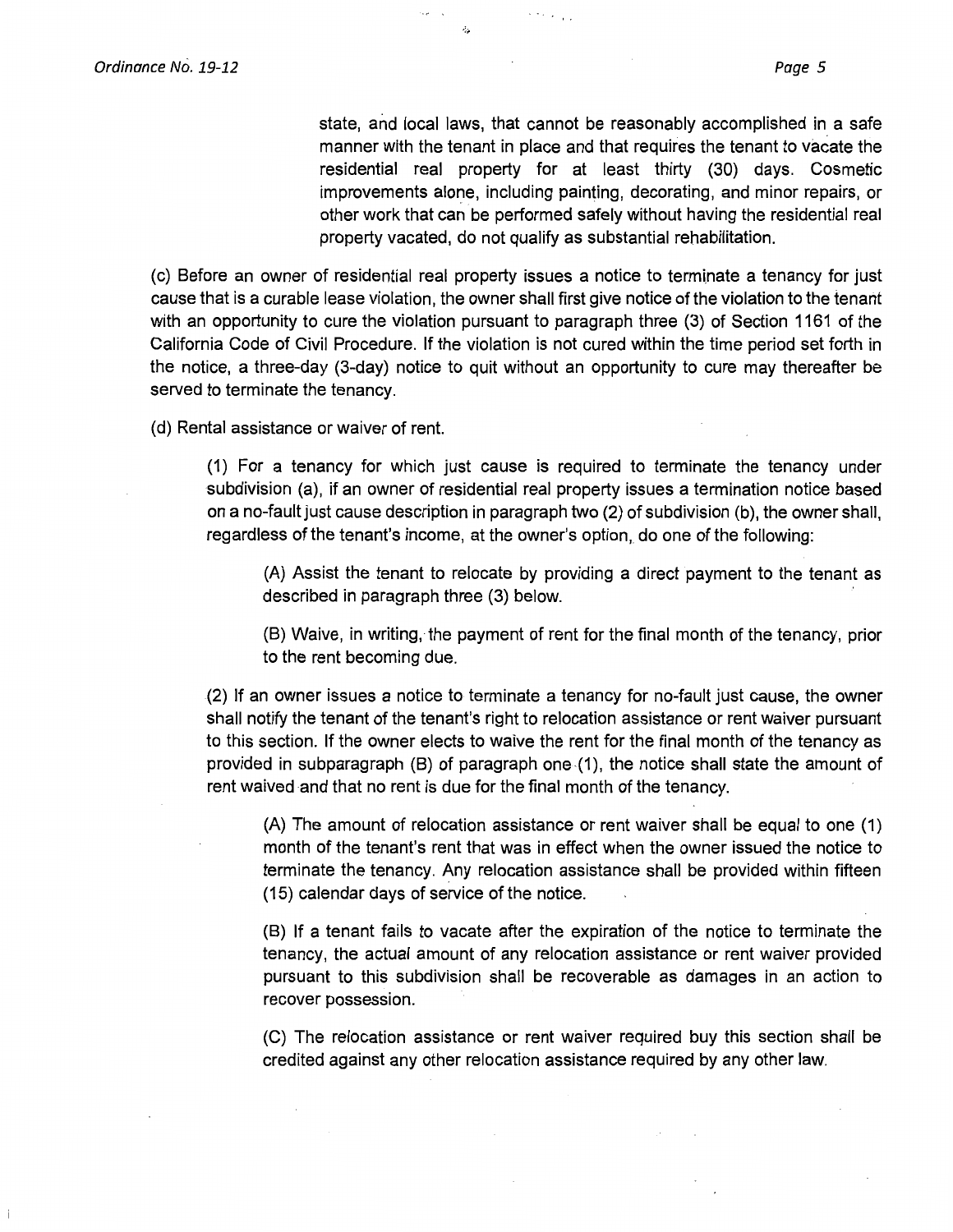(3) An owner's failure to strictly comply with this subdivision shall render the notice of termination void.

(e) This section shall not apply to the following types of residential real properties or residential circumstances:

(1) Transient and tourist hotel occupancy as defined in subdivision (b) of Section 1940 of the California Civil Code.

(2) Housing accommodations in a nonprofit hospital, religious facility, extended care facility, licensed residential care facility for the elderly, as defined in Section 1569.2 of the California Health and Safety Code, or an adult residential facility, as defined in Chapter six (6) of Division six (6) of Title twenty-two (22) of the Manual of Policies and Procedures published by the California State Department of Social Services.

(3) Dormitories owned and operated by an institution of higher education or a kindergarten and grades one (1) to twelve (12), inclusive, school.

(4) Housing accommodations in which the tenant shares bathroom or kitchen facilities with the owner who maintains their principal residence at the residential real property.

(5) Single-family owner-occupied residences, including a residence in which the owneroccupant rents or leases no more than two (2) units or bedrooms, including, but not limited to, an accessory dwelling unit or a junior accessory dwelling unit.

(6) A duplex in which the owner occupies one of the units as the owner's principal place of residence at the beginning of the tenancy, so long as the owner continues in occupancy.

(7) Housing that has been issued a certificate of occupancy within the previous fifteen (15) years.

(8) Residential real property that is alienable separate from the title to any other dwelling unit, provided that the following applies:

(A) The owner is not any of the following:

(i) A real estate investment trust, as defined in Section 856 of the Internal Revenue Code.

(ii) A corporation.

(iii) A limited liability company in which at least one member is a corporation.

(9) Housing restricted by deed, regulatory restriction contained in an agreement with a government agency, or other recorded document as affordable housing for persons and families of very low, low, or moderate income, as defined in Section 50093 of the California Health and Safety Code, or subject to an agreement that provides housing subsidies for affordable housing for persons and families of very low, low, or moderate income, as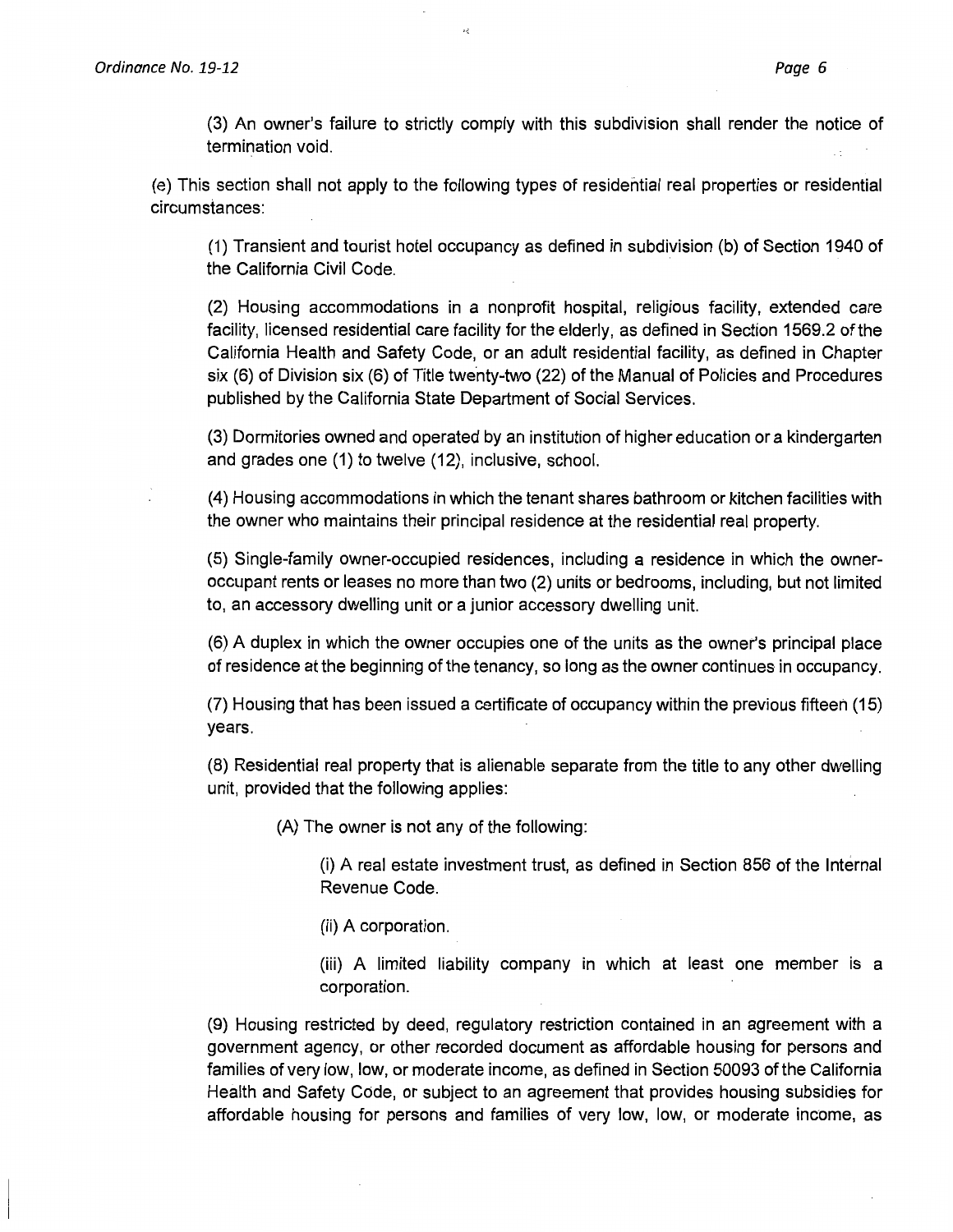defined in Section 50093 of the California Health and Safety Code or comparable federal statutes.

(f) The provisions of this section shall apply to all residential rental units not specified as exempt from its requirements, including where a notice to vacate or quit any such rental unit has been served prior to, as of, or after the effective date of this emergency ordinance but where an unlawful detainer judgment has not been issued as of the effective date of this emergency ordinance.

(g) Any waiver of the rights under this section shall be void as contrary to public policy.

(h) For the purposes of this section, the following definitions shall apply:

 $\gamma$  ,  $\gamma$  ,  $\gamma$  ,

بنأو

(1) "Owner'' and "residential real property" shall have the same meaning as those terms are defined in California Civil Code Section 1954.51.

(2) "Tenancy" means the lawful occupation of residential real property and includes a lease or sublease.

## **Part 5. Rental Rate Limit Provisions.**

(a) To the extent permitted under California Civil Code Section 1954.52 and subject to subdivision (b), an owner of residential real property shall not over the course of any twelve ( 12) month period increase the gross rental rate for a dwelling or a unit more than ten percent (10%) of the lowest gross rental rate charged for that dwelling or unit at any.time during the twelve (12) months prior to the effective date of these Rental Rate Limit Provisions. In determining the gross rental amount pursuant to this section, any rent discounts, incentives, concessions, or credits offered by the owner of such unit of residential real property and accepted by the tenant shall be excluded. The gross per-month rental rate and any owner-offered discounts, incentives, concessions, or credits shall be separately listed and identified in the lease or rental agreement or any amendments to an existing lease or rental agreement.

(b) For a new tenancy in which no tenant from the prior tenancy remains in lawful possession of the residential real property, the owner may establish the initial rental rate not subject to subdivision (a). Subdivision (a) is only applicable to subsequent increases after that initial rental rate has been established.

(c) A tenant of residential real property subject to this section shall not enter into a sublease that results in a total rent for the premises that exceeds the allowable rental rate authorized by subdivision (a). Nothing in this subdivision authorizes a tenant to sublet or assign the tenant's interest where otherwise prohibited.

(d) This section shall not apply to the following residential real properties:

(1) Housing restricted by deed, regulatory restriction contained in an agreement with a government agency, or other recorded document as affordable housing for persons and families of very low, low, or moderate income, as defined in Section 50093 of the California Health and Safety Code, or subject to an agreement that provides housing subsidies for affordable housing for persons and families of very low, low, or moderate income, as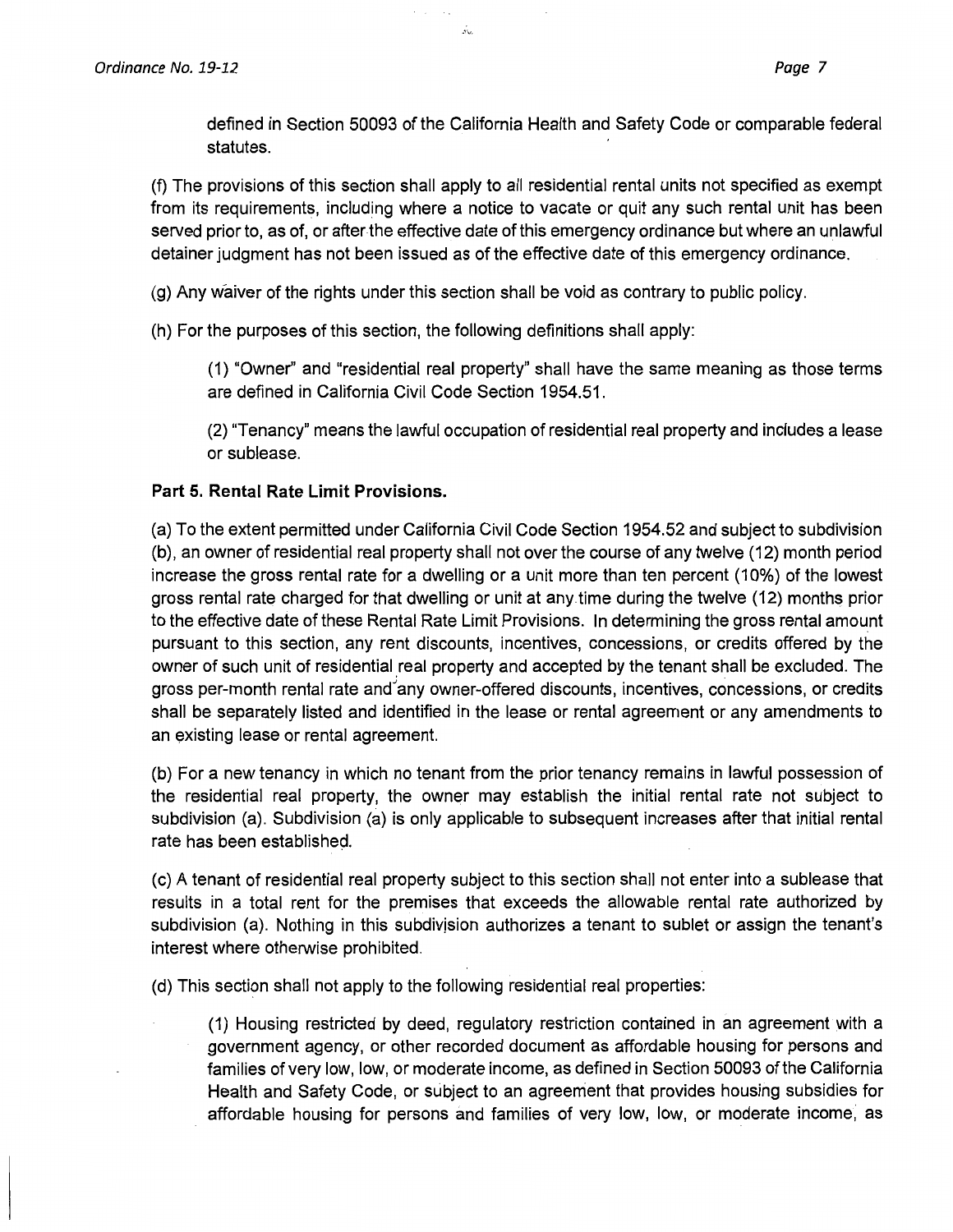defined in Section 50093 of the California Health and Safety Code or comparable federal statutes.

(2) Dormitories constructed and maintained in connection with any higher education institution within the state for use and occupancy by students in attendance at the institution.

(3) Housing that has been issued a certificate of occupancy after February 1, 1995.

(4) Residential real property that is alienable separate from the title to any other dwelling unit or is a subdivided interest in a subdivision as specified in subdivision (b), (d), or (f) of Section 11004.5 of the California Business and Professions Code.

(5) A duplex in which the owner occupied one of the units as the owner's principal place of residence at the beginning of the tenancy, so long as the owner continues in occupancy.

(e) An owner shall provide notice of any increase in the rental rate, pursuant to subdivision (a), to each tenant in accordance with California Civil Code Section 827.

(f) For the purposes of this section, the following definitions shall apply:

(1) "Owner" and "residential real property" shall have the same meaning as those terms are defined in Section California Civil Code Section 1954.51.

(2) "Tenancy" means the lawful occupation of residential real property and includes a lease or sublease.

(g)

(1) This section shall apply to all rent increases subject to subdivision (a) effective on or after November 18, 2019.

(2) This section shall become operative on November 18, 2019.

(3) In the event that an owner has sent any rent increase notice on or after September 1, 2019, to increase the rent effective on or after November 18, 2019, the increased rent may not be by more than the amount permissible under subdivision (a) and the rental rate increase will be deemed to be the rental rate increase permitted buy subdivision.

(h) Any waiver of the rights under this section shall be void as contrary to public policy.

**Part 6. Enforcement.** An owner's failure to comply with any requirement of this ordinance, is a complete affirmative defense in an unlawful detainer or other action brought by the owner 'to recover possession of the rental unit. A tenant may bring a civil suit in the courts of the state alleging that the owner has violated any of the provisions of this ordinance including that the owner has demanded, accepted, received, or retained a payment or payments in excess of Rental Rate Limit Provisions.

**Part 7. Effectiveness.** This emergency ordinance shall remain in effect through December 31, 2019. On January 1, 2020, this ordinance shall be repealed and shall be of no further force and effect.